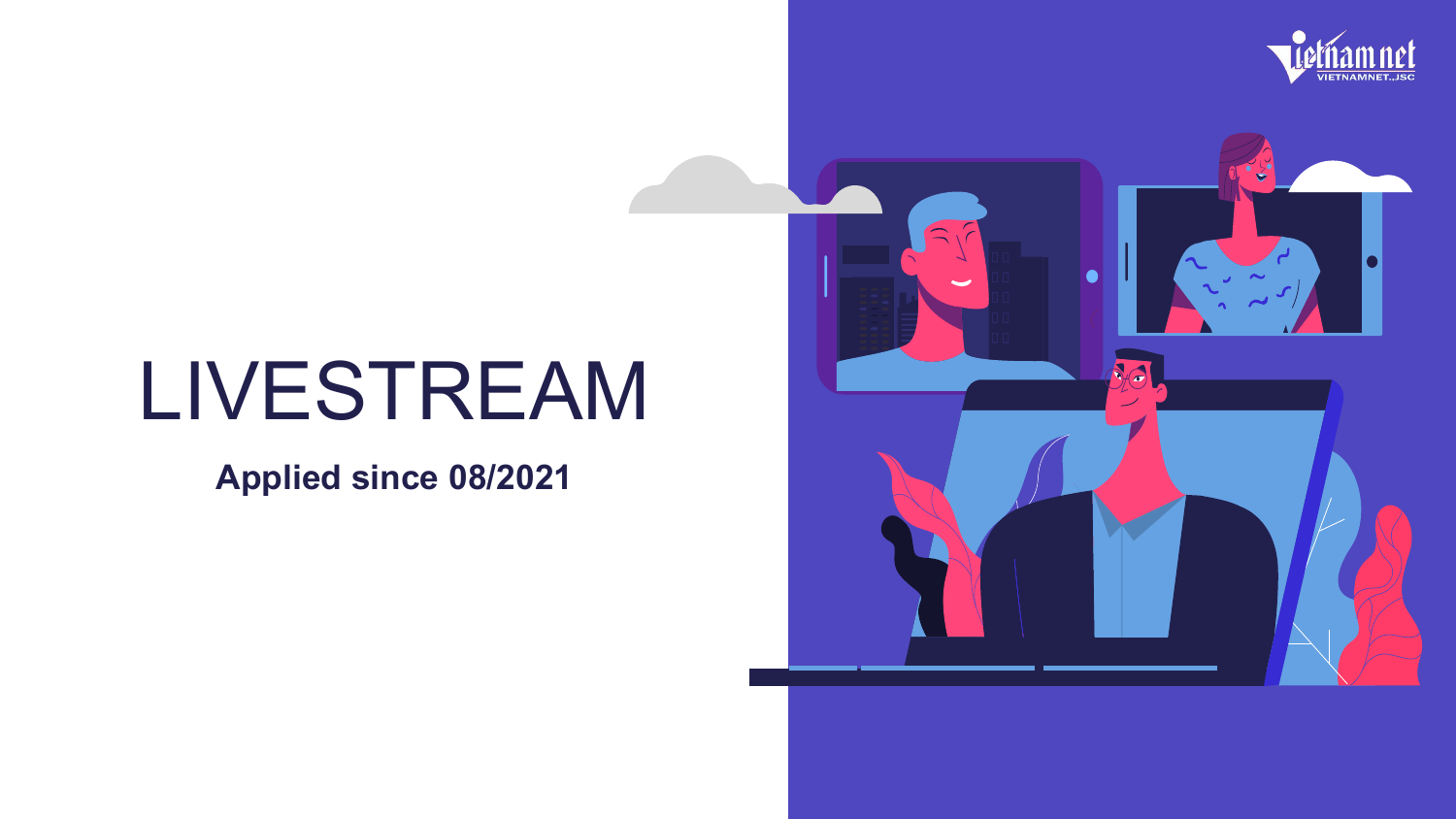

## **TABLE OF CONTENT**

#### AM PA Quy địa thành chung điện thuyết thuyết thuyết thuyết thuyết thuyết thuyết thuyết thuyết thuyết thuyết thuyết th<br>Thuyết thuyết thuyết thuyết thuyết thuyết thuyết thuyết thuyết thuyết thuyết thuyết thuyết thuyết thuyết thuyế **01. ABOUT LIVESTREAM PACKAGES**

# **02. COST OF LIVESTREAM PACKAGES**

# 04 **03. GENERAL REGULATIONS**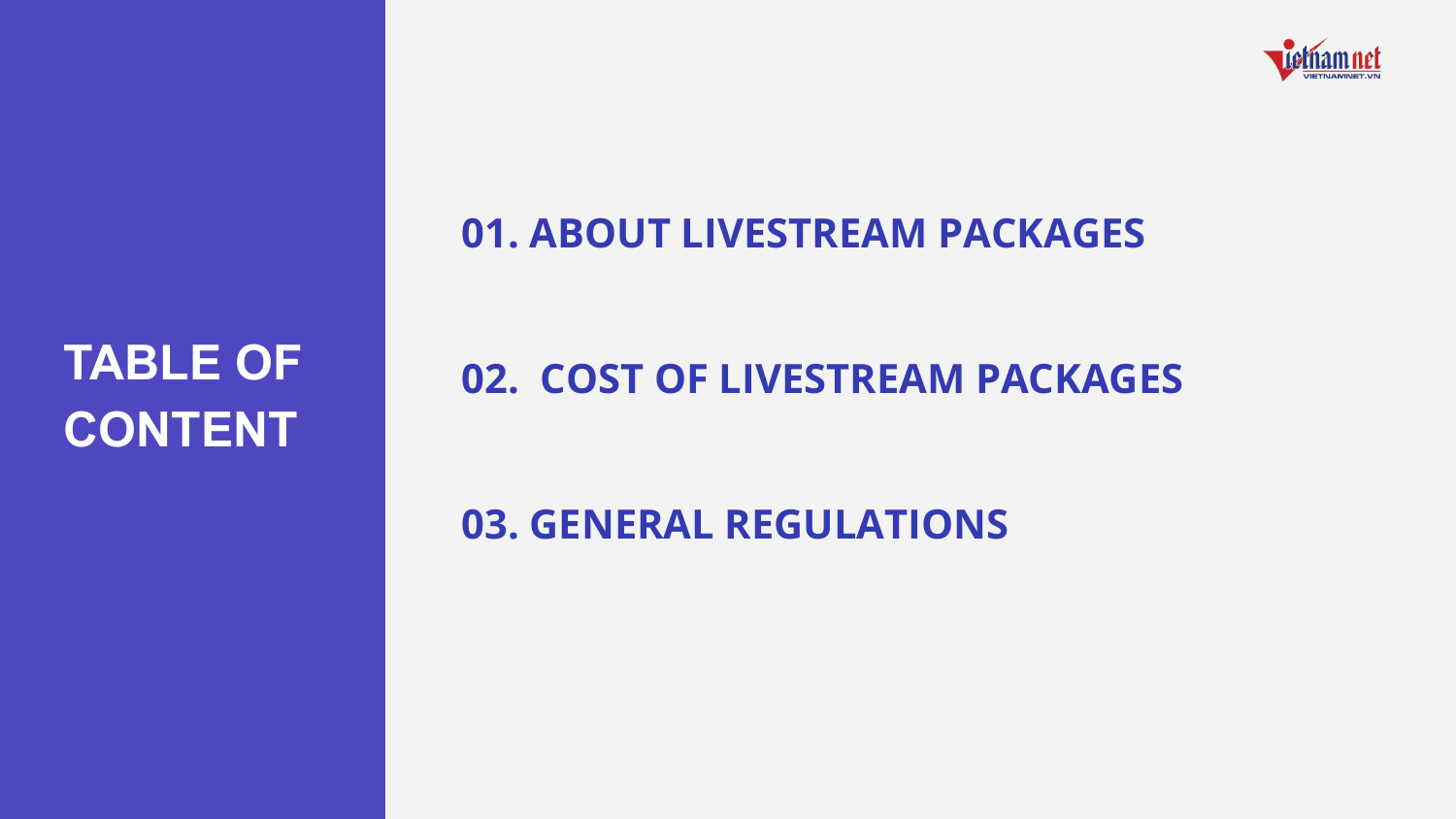



# 01 **ABOUT LIVESTREAM PACKAGES**

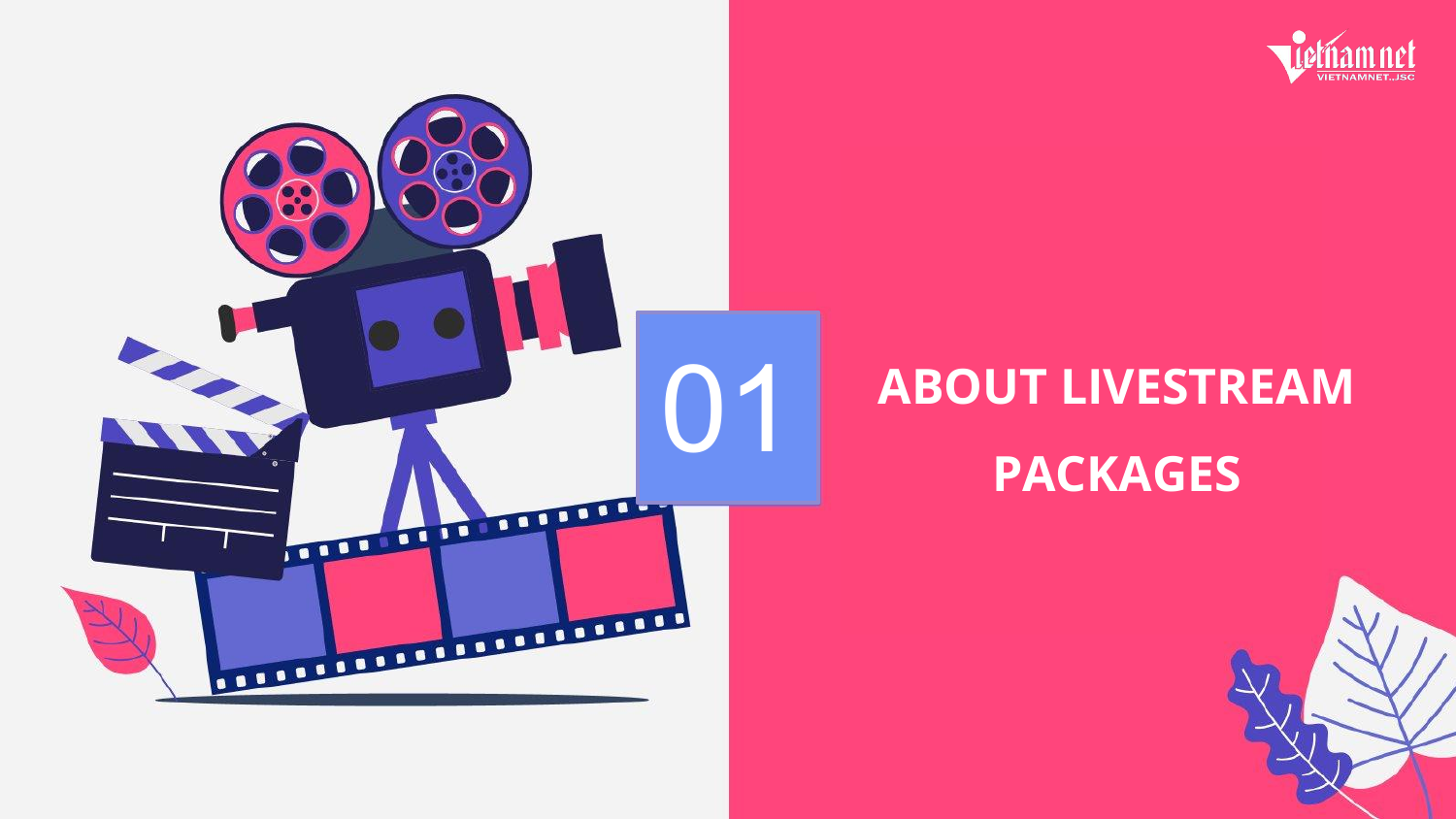

### **ABOUT LIVESTREAM PACKAGES**



#### **LIVE-BASIC ARTICLES**

- Write an article updating on events! - Insert photo & live video to the article
- Stream live video on VietNamNet or Đời sống fanpage
- *(Note: All photos and live videos are produced and provided by clients)*

- Write an article updating on events
- Insert photo & live video to the article
- Stream live video on VietNamNet or Đời sống fanpage
- *(Note: Photos are taken by VietNamNet's journalist + Live video are produced and provided by clients)*

#### **LIVE-PHOTO ARTICLES LIVE-PREMIUM ARTICLES**

- Write an article updating on events. - Take photos, record & produce live

streaming video at the scene

- Insert photos and live video into the article
- Upload live video on VietNamNet's fanpages.

#### **POST LIVESTREAM FANPAGE**

Upload live video on VietNamNet's fanpages.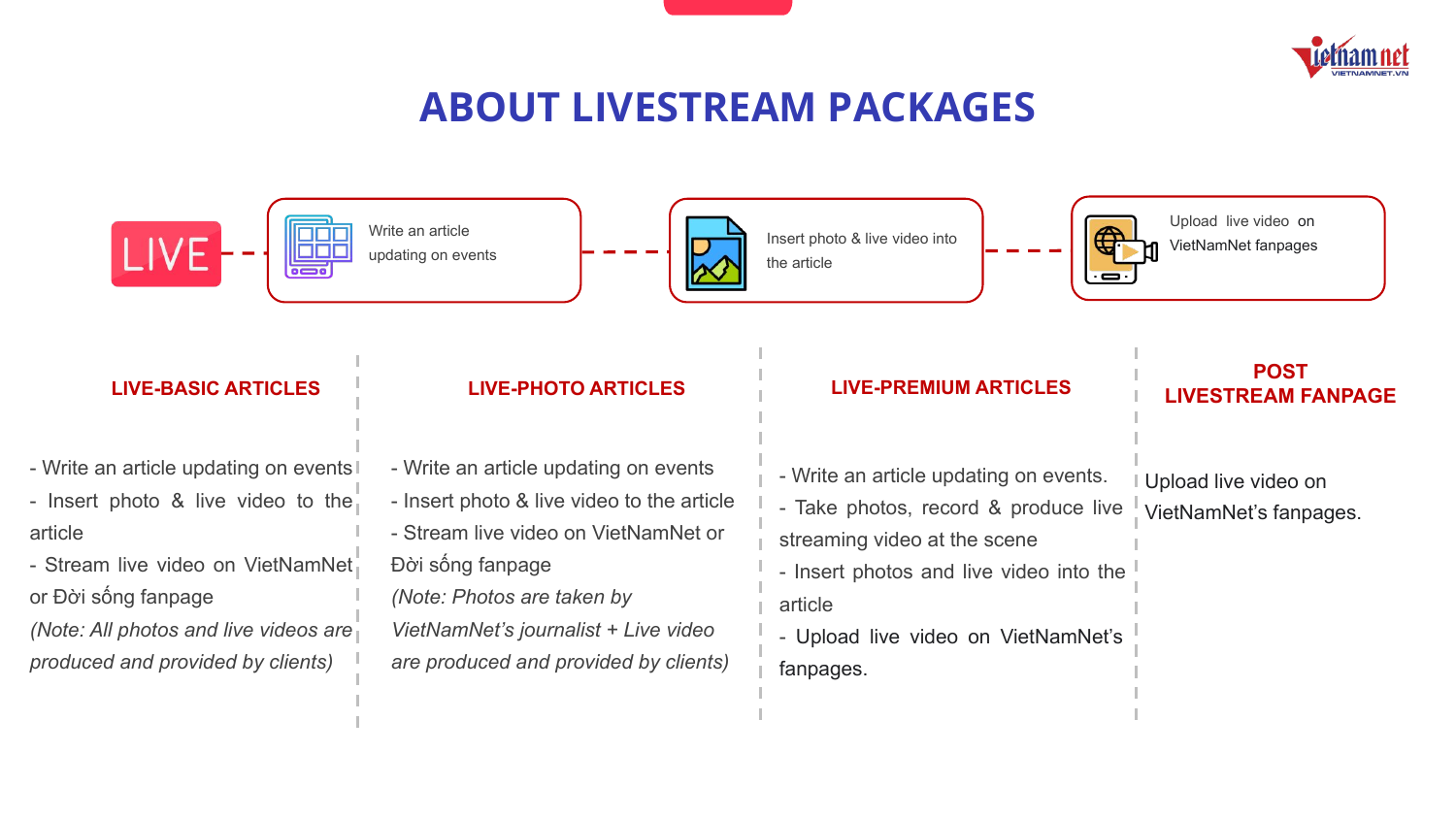



# **COST OF LIVESTREAM PACKAGES**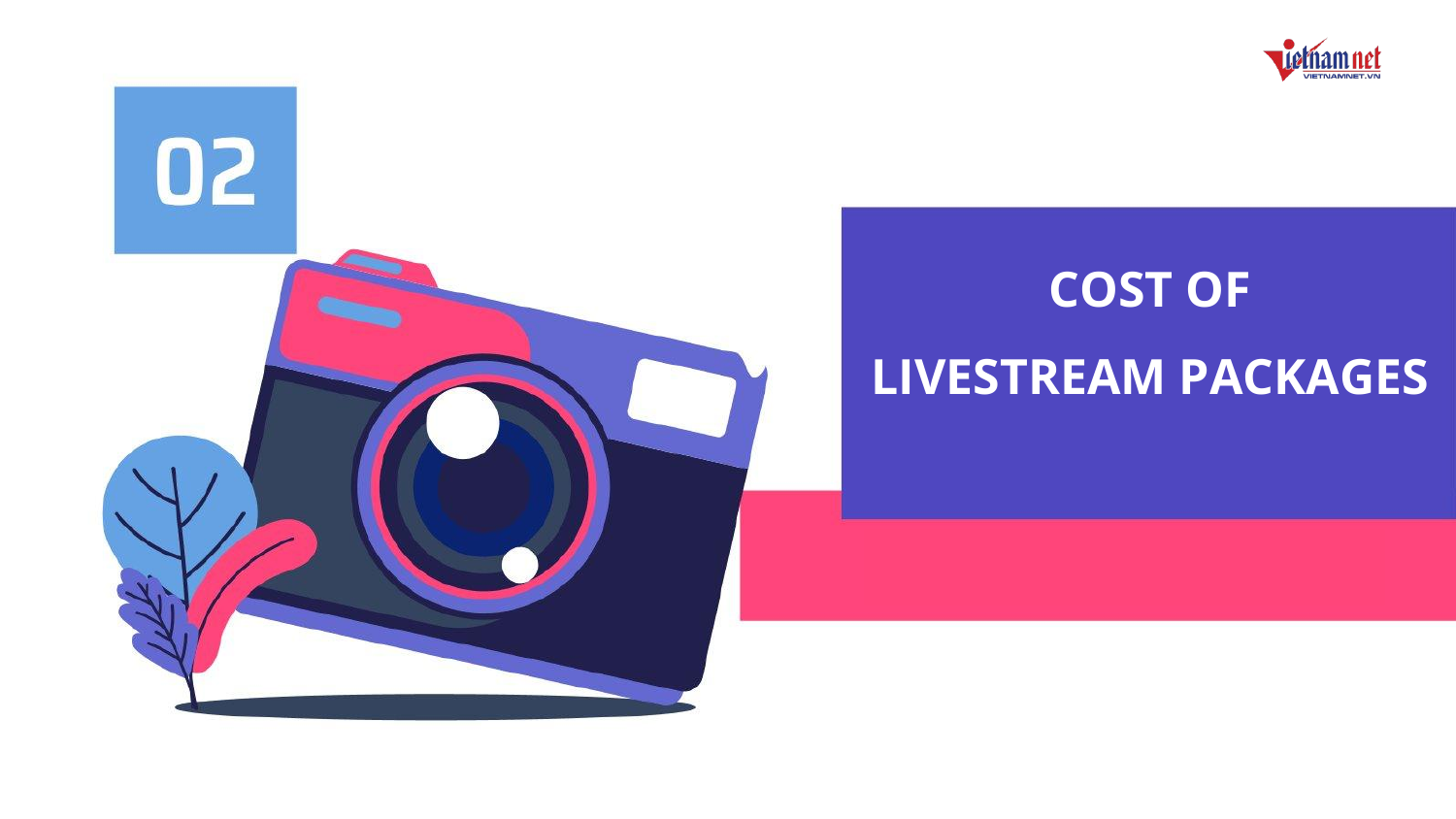## **COST OF LIVESTREAM PACKAGES**



| <b>No</b> | <b>Type</b>                | <b>Description</b>                                                                                                                                                                                                                                                                         | <b>Production team</b>                                                                                    | <b>Full Price (VNĐ)</b>              |
|-----------|----------------------------|--------------------------------------------------------------------------------------------------------------------------------------------------------------------------------------------------------------------------------------------------------------------------------------------|-----------------------------------------------------------------------------------------------------------|--------------------------------------|
|           | Live - Basic article       | -Write an article updating on the event<br>-Insert photo & live video to the article<br>-Publish the live streaming video on VietNamNet or Đời sống Fan- page<br>(Note: All photos and live video are produced and provided by customers)                                                  | • Backstage crew: 01 Editor                                                                               | 30.000.000<br>+ Price of position    |
| 2         |                            | -Write an article updating the event<br>-Insert photo & live video to the article<br>Live -Photo article -Publish the live streaming video on VietNamNet or Đời sống Fan- page<br>(Note:Photos are taken by VietNamNet's journalist. Live video are<br>produced and provided by customers) | Crew at the scên: :01 reporter<br>٠<br>+ 01 photographers<br>Backstage crew: 01 Editor<br>$\sim$          | 40.000.000<br>+ Price of position    |
| 3         | Live - Premium<br>article  | - Write an article updating on events.<br>- Take photos, record & produce live streaming video at the scene<br>- Insert photos and live video into the article<br>- Upload live video on VietNamNet's fanpages.                                                                            | Crew at the scene: :01<br>٠<br>reporter + 01 photographers +<br>01 cameraman<br>Backstage crew: 01 Editor | 70.000.000<br>+ Price of position    |
|           | Post Livestream<br>Fanpage | Publish a livestream video on the VietNamNet's fanpage.                                                                                                                                                                                                                                    | Admin fanpage                                                                                             | 20.000.000/post<br>(maximum 2 hours) |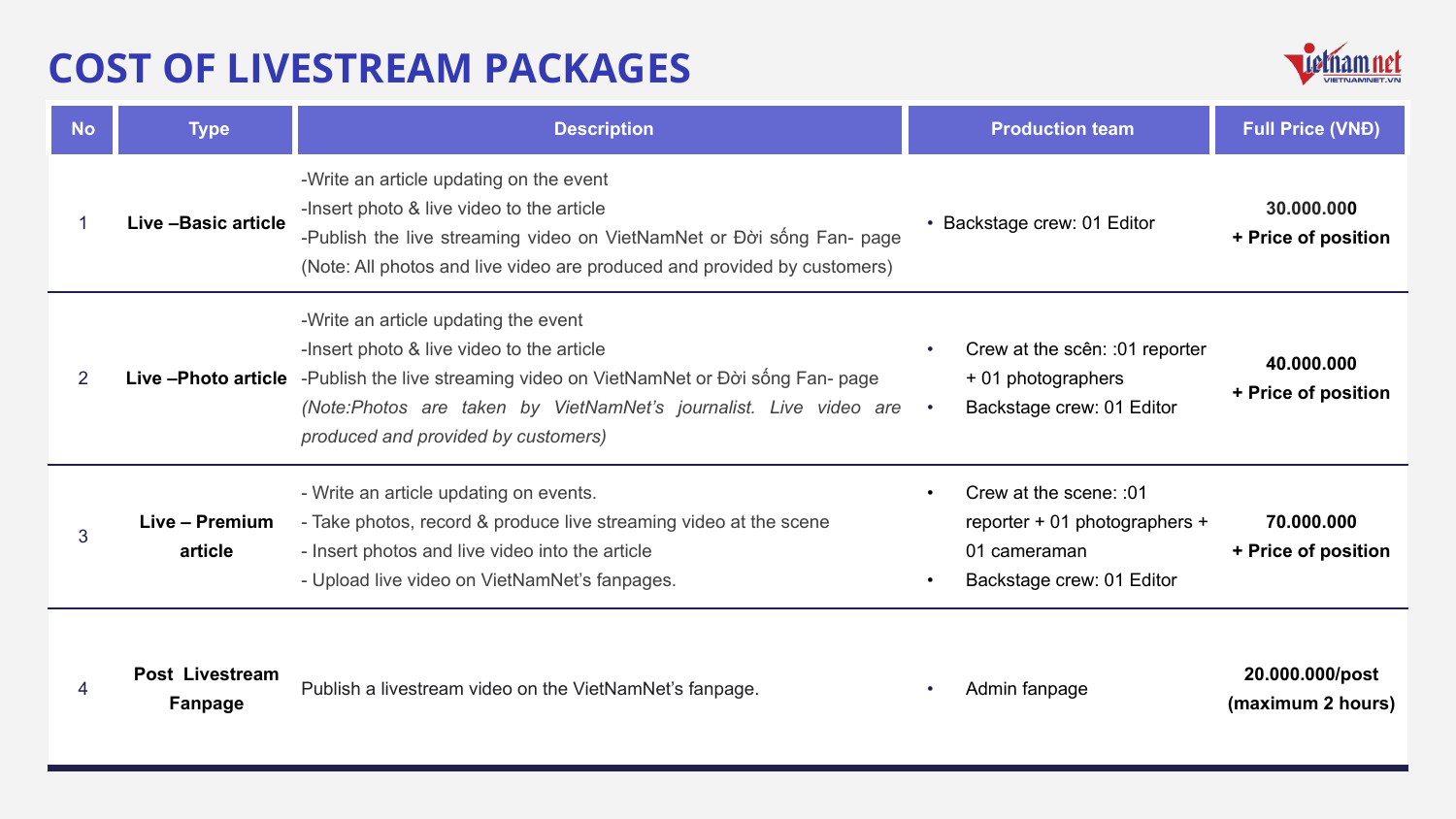





## **GENERAL**

## **REGULATIONS**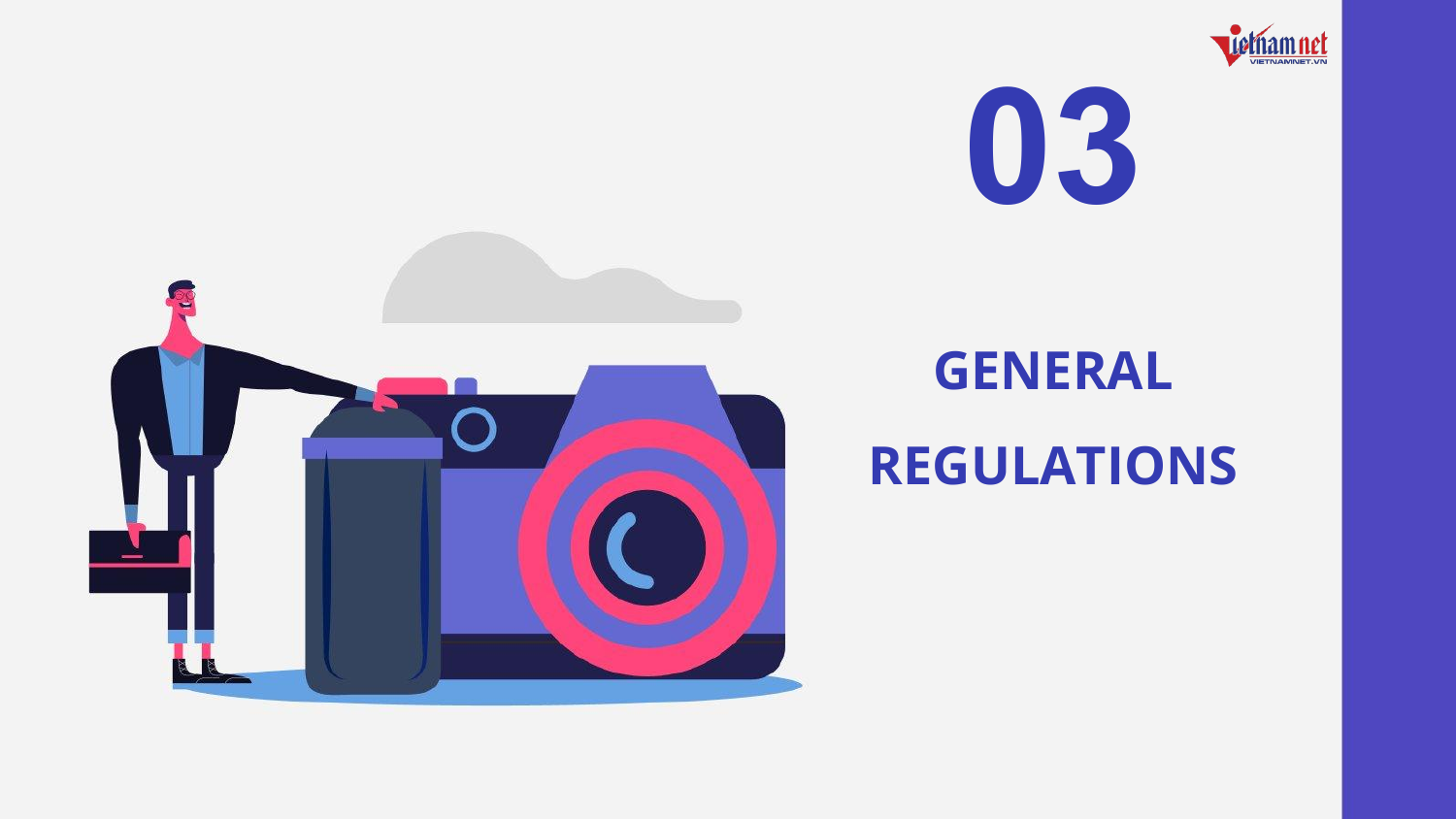

## **3. GENERAL REGULATIONS**

•Prices do not include 10% VAT

•Article content must comply with Vietnamese regulations on Press and Fine Customs. The Editorial Board can edit content, photos to meet VietNamNet's criteria.

• In need of using more color cars & having more filming staffs, the additional cost is VND 50,000,000. The customer pays all expenses for filming out-of-province.

- Plus 100% fee for articles related to alcohols that are allowed to be advertised by Vietnam laws.
- Plus 20% publishing fee for each brand, from the second one and owned by different people or corporations, mentioned.